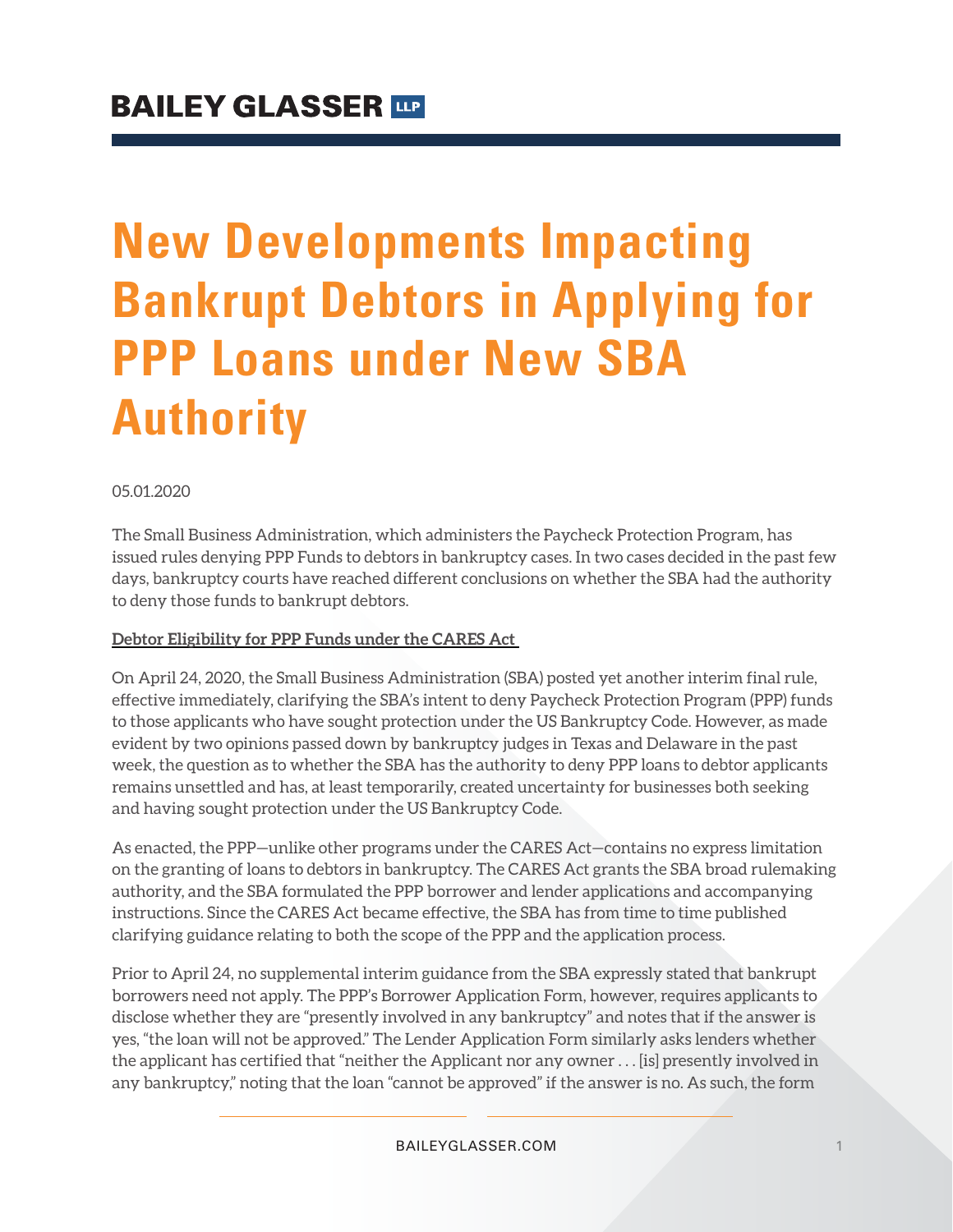# **BAILEY GLASSER TIP**

#### NEW DEVELOPMENTS IMPACTING BANKRUPT DEBTORS IN APPLYING FOR PPP LOANS UNDER NEW SBA AUTHORITY

would lead one to believe that an applicant's bankruptcy is a disqualifying act.

However, an Interim Final Rule entered by the SBA on April 24, Docket No. SBA-2020-0021, confirmed that if an applicant is a debtor in bankruptcy at the time the application is submitted, the applicant will not be approved for a PPP loan. Moreover, the Interim Final Rule states that if the applicant submits an application and then subsequently files for bankruptcy prior to the loan being disbursed, the applicant is ineligible to receive a PPP loan. In the latter scenario, the SBA places an affirmative duty on the applicant to notify its lender of its bankruptcy proceeding and request a cancellation of its loan application.

#### **Relying on the Courts for Guidance**

Given that the CARES Act and the Small Business Act do not explicitly limit or deny loans to debtors in bankruptcy, debtors have turned to the courts in recent weeks to challenge the SBA's rulemaking. Unfortunately, there now exits a split in authority regarding the SBA's ability to deny PPP loans to debtors.

#### **The Chapter 11 Case of Hidalgo County Emergency Service Foundation, The US Bankruptcy Court for the Southern District of Texas**

Simultaneous with the issuance of the April 24 Interim Final Rule, the Bankruptcy Court for the Southern District of Texas found that the Bankruptcy Code likely prevents the SBA from discriminating against potential borrowers strictly on the basis of a pending bankruptcy and that the denial of the loans on this basis probably exceeds the SBA's rulemaking authority.

The Hidalgo County Emergency Services Foundation is the primary provider of emergency medical transportation in a large swath of South Texas. It filed for Chapter 11 protection in October 2019 and has been operating as a debtor in possession.

Significantly, the Hidalgo County EMS has lost 30% of its business as a result of coronavirus and, as a result, sought funding through the PPP loan program. However, its application was denied.

Subsequently, the debtor filed a verified complaint on April 22, together with an application for a temporary restraining order, noting that there was no statutory provision in the either the CARES Act or the Small Business Act prohibiting the extension of PPP loans to a debtor and debtor in possession under chapter 11 of the bankruptcy code. Accordingly, debtor sought a declaration from the court that the SBA had exceeded its authority and requested that the court restrain the SBA and financial institutions from denying its application.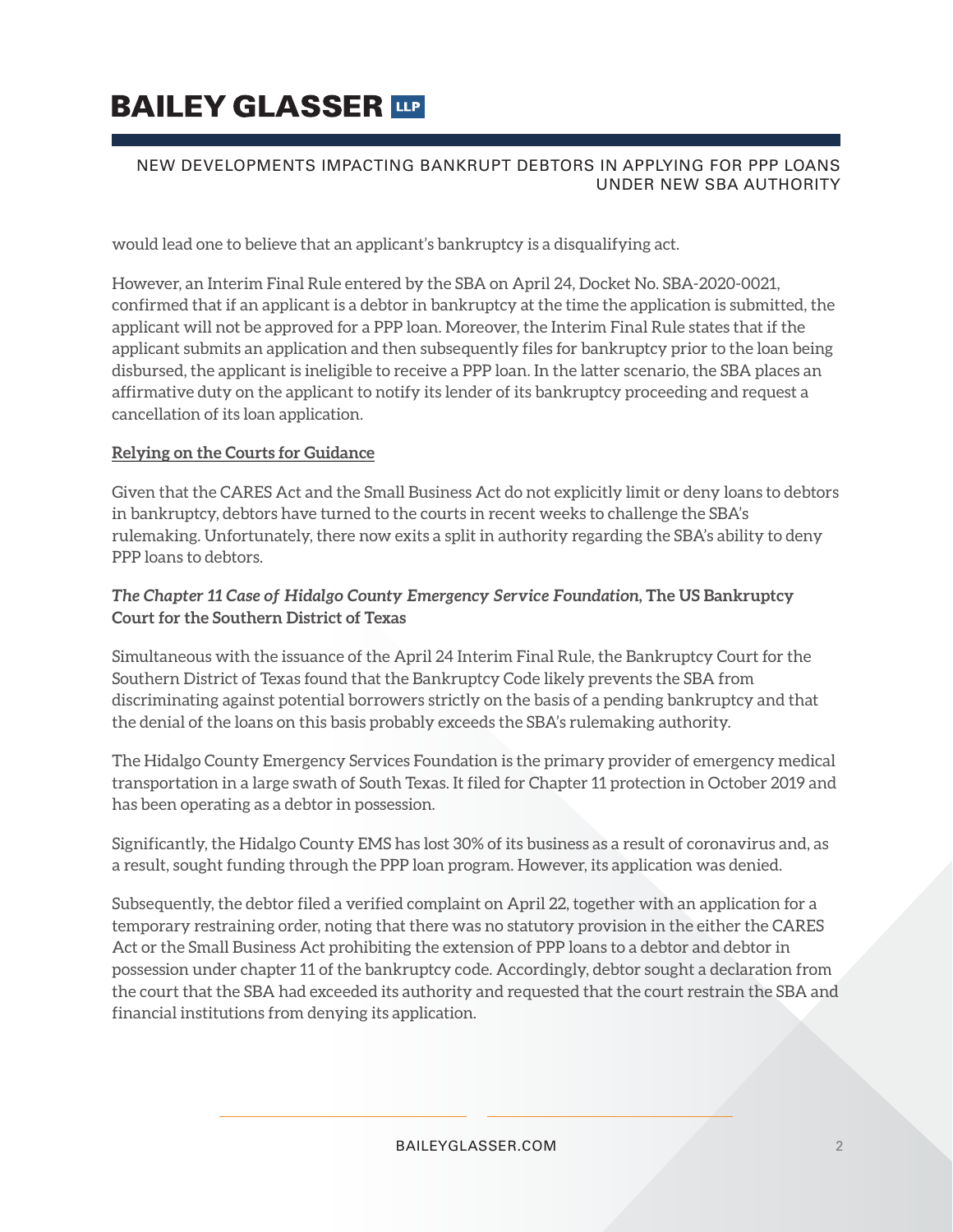# **BAILEY GLASSER TIP**

#### NEW DEVELOPMENTS IMPACTING BANKRUPT DEBTORS IN APPLYING FOR PPP LOANS UNDER NEW SBA AUTHORITY

After a hearing on April 24, Judge David R. Jones found no basis in the CARES Act for precluding chapter 11 debtors from receiving PPP loans that the company is not required to pay. Judge Jones authorized the debtor to file an application while striking the inquiry about being involved in bankruptcy. He directed the SBA and the bank administering the program to review the application "without any consideration of the involvement of [the debtor] . . . in any bankruptcy."

A hearing will be held on May 8 to determine whether the temporary restraining order should be made a preliminary injunction.

#### **The Chapter 11 Case of Cosi, Inc., US Bankruptcy Court for the District of Delaware**

In contrast, in a decision by Delaware Bankruptcy Judge Brendan L. Shannon, handed down from the bench on April 30, the Delaware Court took the opposite position from the *Hidalgo County EMS* court, denying debtor Cosi, Inc.'s bid for a temporary restraining order barring the SBA from disqualifying the restaurant chain from applying for a PPP loan. Like the debtor in *Hidalgo County EMS*, Cosi argued that that the SBA's exclusion of debtors from receiving relief is discriminatory and that the agency had exceeded its authority under the CARES Act. Judge Shannon, while expressing his dismay regarding the potential harm and consequences that will be caused to Cosi in denying its request for relief from the court, determined that he would defer to the April 24 directive from the SBA on how PPP loans are to be disbursed. And perhaps signaling a potential avenue forward for Cosi, and other debtors seeking PPP funds while in bankruptcy, Judge Shannon implored Cosi's counsel as to whether an emergency motion to dismiss its Chapter 11 case was warranted so it could seek PPP funds.

#### **The Dioceses of Rochester and Buffalo Sue the SBA in the US District Court for the Western District of New York**

In recent weeks, other entities have filed complaints seeking relief similar to those of the *Hidalgo County EMS* and *Cosi* parties. For example, the Dioceses of Rochester and Buffalo, New York are currently debtors in separate bankruptcy cases pending before the Bankruptcy Court for the Western District of New York. Having recently been informed that their status as debtors in a bankruptcy disqualifies them as borrowers, the dioceses have together filed a complaint with the District Court for the Western District of New York seeking a determination that the SBA had exceeded its statutory authority, that the SBA rulemaking was arbitrary and capricious, and that the debtors have been discriminated against in violation of 11 U.S.C. § 525. A hearing on their request for a preliminary injunction is scheduled for May 15.

#### **What does this all mean?**